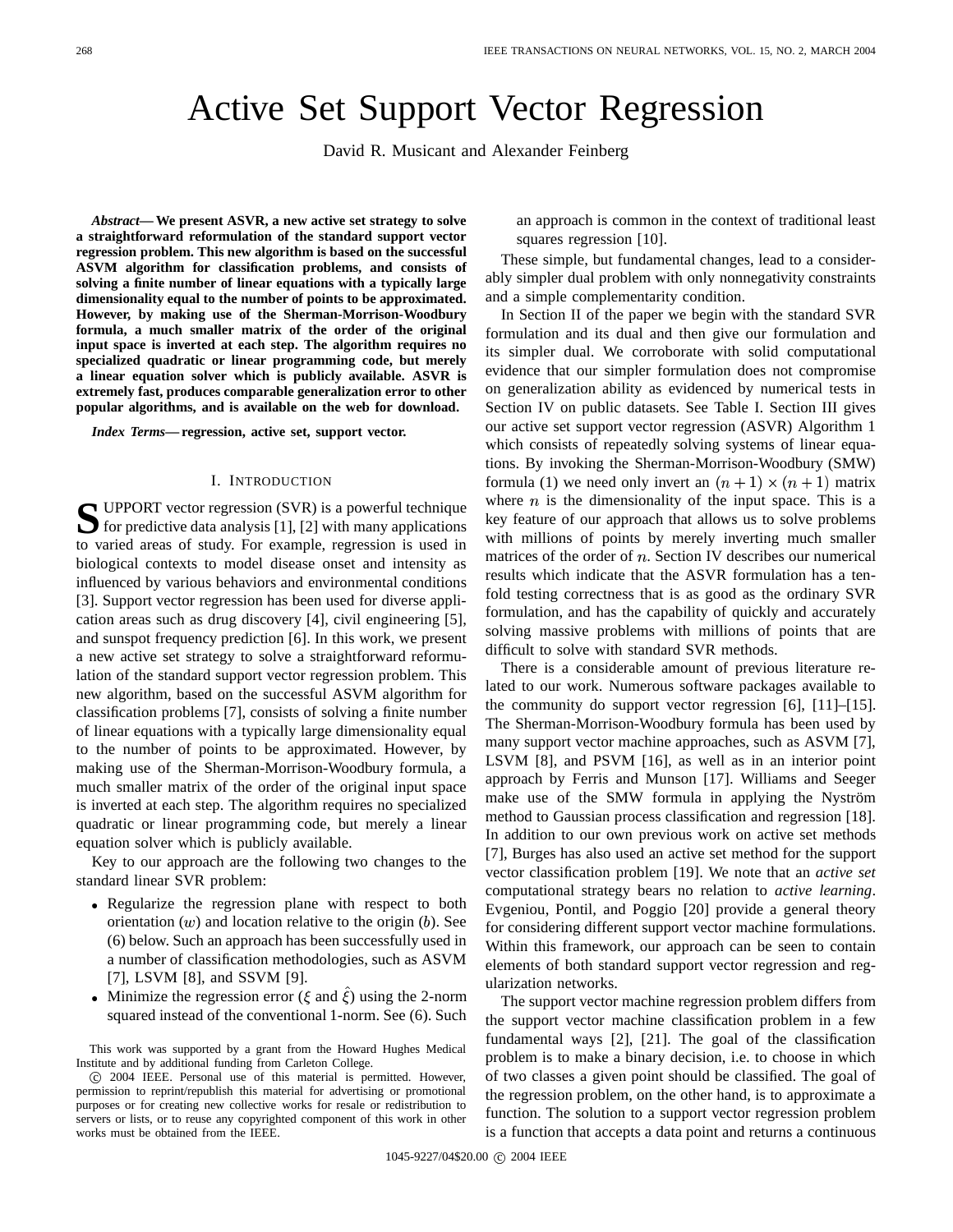value. The support vector regression problem also allows for a "zone of insensitivity" defined typically by a parameter  $\varepsilon$ . Suykens and Vandewalle [22] have considered an approach to support vector classification by treating it as a regression problem, where the function to be approximated takes on the value 1 for one class and -1 for the other. As with our approach, Suykens and Vandewalle use a quadratic loss function.

We now describe our notation and provide some background material. All vectors will be column vectors unless transposed to a row vector by a prime '. For a vector  $x \in \mathbb{R}^n$ ,  $x_+$  denotes the vector in  $\mathbb{R}^n$  with all of its negative components set to zero. The notation  $A \in \mathbb{R}^{m \times n}$  will signify a real  $m \times n$  matrix. For such a matrix  $A'$  will denote the transpose of A and  $A_i$  will denote the  $i$ -th row of  $A$ . A vector of ones or zeroes in a real space of arbitrary dimension will be denoted by  $e$  or  $0$ , respectively. The identity matrix of arbitrary dimension will be denoted by  $I$ . We shall employ the MATLAB "dot" notation [23] to signify application of a function to all components of a matrix or a vector. For example if  $A \in \mathbb{R}^{m \times n}$ , then  $A^2_{\bullet} \in R^{m \times n}$  will denote the matrix obtained by squaring each element of A. For two vectors x and y in  $R<sup>n</sup>$ ,  $x \perp y$  denotes orthogonality, that is  $x'y = 0$ . For  $u \in R^m$ ,  $Q \in R^{m \times m}$  and ever, or  $B \subset \{1,2,\ldots,m\}, u_B$  denotes  $u_{i \in B}$ ,  $Q_B$  denotes  $Q_{i \in B}$  and whic  $Q_{BB}$  denotes a principal submatrix of Q with rows  $i \in B$ and columns  $j \in B$ . The notation  $\argmin_{x \in S} f(x)$  denotes the set of minimizers in the set  $S$  of the real-valued function f defined on  $S$ . The 2-norm of a matrix  $Q$  will be denoted by  $||Q||_2$ . A special case of the Sherman-Morrison-Woodbury (SMW) formula [24] will be utilized:

$$
(\frac{I}{C} + HH')^{-1} = C(I - H(\frac{I}{C} + H'H)^{-1}H'), \quad (1)
$$

where C is a positive number and H is an arbitrary  $m \times k$  as  $N\Gamma$ matrix. This formula enables us to invert a large  $m \times m$  matrix by merely inverting a smaller  $k \times k$  matrix.

#### II. LINEAR SUPPORT VECTOR REGRESSION

We consider a given dataset of  $m$  points in  $n$ -dimensional real space, represented by the  $m \times n$  matrix  $A \in \mathbb{R}^{m \times n}$ . Associated with each point  $A_i$  is a given observation, a real number  $y_i, i = 1, ..., m$ . We wish to approximate  $y \in R^m$  by a function of  $A$  of the form:

$$
y \approx Aw + be,\tag{2}
$$

where  $w \in R^n$  and  $b \in R^1$  are parameters to be determined by minimizing some error criterion. For this problem the standard  $\varepsilon$ -loss insensitive support vector regression problem (SVR) with a linear kernel [1], [2] is given by the following quadratic program with parameters  $C > 0, \varepsilon > 0$ :

$$
\min_{w,b,\xi,\hat{\xi}} \quad \frac{1}{2} \|w\|_2^2 + C(e^{\prime}\xi + e^{\prime}\hat{\xi})
$$
\ns.t. 
$$
Aw + be - y \le \varepsilon e + \xi
$$
\n
$$
y - Aw - be \le \varepsilon e + \hat{\xi}
$$
\n
$$
\xi \ge 0, \hat{\xi} \ge 0
$$
\n(3)

The regression surface, which determines approximate values for  $y$ , is then given as:

$$
\hat{y} = x'w + b \tag{4}
$$

The objective function in (3) contains two competing goals. The linear term  $e^{\prime}\xi + e^{\prime}\xi$  represents the error made in not fitting some of the data exactly. The quadratic term  $\frac{1}{2} ||w||_2^2$  is a regularization term, and is present to help avoid overfitting  $[2]$ . Since these two terms cannot typically both be simultaneously minimized, the parameter  $C$  indicates how much emphasis is to be placed on one goal versus the other.

The dual to the standard quadratic linear SVR (3) is the following [21]:

$$
\min_{\alpha,\hat{\alpha}} \quad \frac{1}{2}(\hat{\alpha} - \alpha)' A A'(\hat{\alpha} - \alpha) - y'(\hat{\alpha} - \alpha) + \varepsilon e'(\hat{\alpha} + \alpha)
$$
\n
$$
\text{s.t.} \quad e'(\hat{\alpha} - \alpha) = 0
$$
\n
$$
0 \le \hat{\alpha}, \alpha \le C
$$
\n
$$
\tag{5}
$$

 $w$  and  $b$  in the primal formulation can be expressed easily in terms of  $\alpha$  and  $\hat{\alpha}$ . This dual formulation is the one most commonly used by currently available software [6], [15]. However, our alternative formulation to this problem is simpler, which leads to the ASVR algorithm which is able to solve the problem considerably faster. To arrive at our formulation, we make two modifications to (3). First, we change the error terms to be quadratic. This is a similar approach to that taken by traditional least-squares methods, and also has been used both in the context of support vector regression [21] and classification [22]. Second, we add  $b<sup>2</sup>$  to the objective as well. This approach has often been used successfully in classification problems [8], [16], [25], and results in a much more straightforward dual problem that can be solved by our ASVR algorithm. Our new formulation is thus given as:

$$
\min_{w,b,\xi,\hat{\xi}} \quad \frac{1}{2} \|w\|_2^2 + \frac{1}{2} C(\|\xi\|_2^2 + \|\hat{\xi}\|_2^2) + \frac{1}{2} b^2
$$
\n
$$
\text{s.t.} \quad Au + be - y \le \varepsilon e + \xi
$$
\n
$$
y - Aw - be \le \varepsilon e + \hat{\xi}
$$
\n(6)

Note that since the objective now contains quadratic loss terms for  $\xi$  and  $\xi$ , the nonnegativity constraints on  $\xi$  and  $\xi$  are no longer necessary. To see this, suppose that a given component of the optimal values for  $\xi$  or  $\xi$  were negative. Setting this component to zero would result in a better (smaller) objective value, and would only increase the right hand side of the constraints in (6). Therefore none of the components of  $\xi$  or  $\xi$ can be negative at optimality, and the nonnegativity constraints are unnecessary.

Observe that this ASVR formulation differs noticeably from traditional least-squares regression. The regularization term  $2 \sqrt{10}$  and  $2 \sqrt{10}$  are the essence of the traditional support vector  $||w||_2^2$  in the objective and the  $\varepsilon$  insensitivity term in the regression formulation.

The dual to (6) is:

$$
\min_{\alpha,\hat{\alpha}} \quad \frac{1}{2} (\hat{\alpha} - \alpha)' (A A' + e e') (\hat{\alpha} - \alpha) - y' (\hat{\alpha} - \alpha) \n+ \varepsilon e' (\hat{\alpha} + \alpha) + \frac{1}{2C} (\hat{\alpha}' \hat{\alpha} + \alpha' \alpha) \n\text{s.t.} \quad \hat{\alpha}, \alpha \ge 0
$$
\n
$$
(7)
$$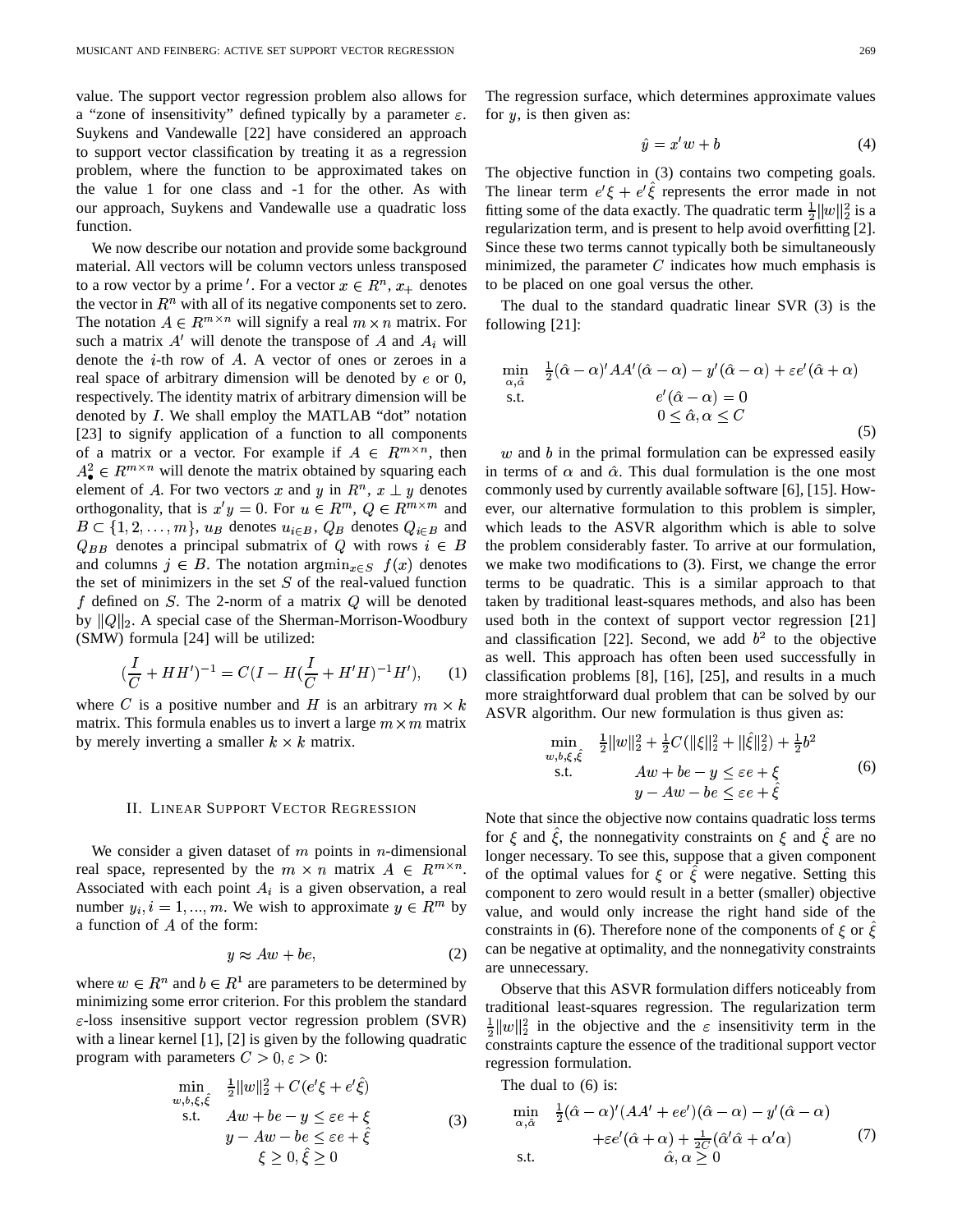The dual formulation (7) is significantly more straightforward than (5) as it is missing both the upper bounds on the variables and the equality constraint. It is these simplifications that allow us to obtain the high speed and simplicity of the ASVR algorithm.

The variables  $(w, b)$  of the primal problem which determine the regression surface (4) can be obtained from the solution of the dual problem as:

$$
w = A'(\hat{\alpha} - \alpha), \quad b = e'(\hat{\alpha} - \alpha) \tag{8}
$$

The objective of formulation (7) can be simplified further by observing that  $\hat{\alpha}'\alpha = 0$  at optimality. To verify this, suppose that for an optimal choice of  $\hat{\alpha}$  and  $\alpha$  there exists an index i low such that  $\hat{\alpha}_i > 0$  and  $\alpha_i > 0$ . Then define  $\beta = min(\hat{\alpha}_i, \alpha_i)$ , and redefine  $\hat{\alpha}_i = \hat{\alpha}_i - \beta$  and  $\alpha_i = \alpha_i - \beta$ . All of the  $(\hat{\alpha}$  $\alpha$ ) terms in the objective of (7) remain unchanged, but the  $(\hat{\alpha} + \alpha)$  and  $(\hat{\alpha}' \hat{\alpha} + \alpha' \alpha)$  terms are reduced. This contradicts the supposition that  $\hat{\alpha}$  and  $\alpha$  are optimal. Therefore, we add to (7) the complementarity constraint  $\hat{\alpha} \perp \alpha$ . With this added constraint, we can safely add  $-2\hat{\alpha}'\alpha$  to the last term of the objective in (7):

$$
\min_{\alpha,\hat{\alpha}} \quad \frac{1}{2}(\hat{\alpha} - \alpha)'(AA' + ee')(\hat{\alpha} - \alpha) - y'(\hat{\alpha} - \alpha) \n+ \varepsilon e'(\hat{\alpha} + \alpha) + \frac{1}{2C}(\hat{\alpha}'\hat{\alpha} - 2\hat{\alpha}'\alpha + \alpha'\alpha) \tag{9}
$$
\ns.t. 
$$
0 \leq \hat{\alpha} \perp \alpha \geq 0 \qquad \qquad \text{N}
$$

This simplifies to:

$$
\min_{\alpha,\hat{\alpha}} \quad \frac{1}{2}(\hat{\alpha} - \alpha)'(AA' + ee' + \frac{I}{C})(\hat{\alpha} - \alpha) \n-y'(\hat{\alpha} - \alpha) + \varepsilon e'(\hat{\alpha} + \alpha) \n\text{s.t.} \quad 0 \le \hat{\alpha} \perp \alpha \ge 0
$$
\n(10)

We immediately note that the matrix  $AA' + ee' + \frac{1}{C}$ appearing in the dual objective function is positive definite. This fact, combined with the facts that there is no equality constraint and no upper bound on the dual variables  $\alpha$  and  $\hat{\alpha}$ , step lead us to our simple finite active set algorithm which requires nothing more sophisticated than inverting an  $(n + 1) \times (n + 1)$ matrix at each iteration in order to solve the dual problem (10).

# III. ASVR (ACTIVE SET SUPPORT VECTOR REGRESSION) ALGORITHM

The algorithm consists of partitioning the dual variables  $\hat{\alpha}$  and  $\alpha$  into nonbasic and basic variables. The nonbasic variables are those which are set to zero. The values of the basic variables are determined by finding the gradient of the objective function of (10) with respect to these variables, setting this gradient equal to zero, and solving the resulting linear equations for the basic variables. If any basic variable takes on a negative value after solving the linear equations, it is set to zero and becomes nonbasic. This is the essence of the algorithm.

With that in mind, we define a combined dual variable  $u$ as:

$$
u = \hat{\alpha} - \alpha \tag{11}
$$

At the beginning of each iteration of the ASVR algorithm, we consider as nonbasic all variables that are set equal to 0. We then consider the basic set as two subsets: one corresponding to the positive  $\hat{\alpha}$  values, and one corresponding to the positive  $\alpha$  values. -

$$
B = \{i | u_i > 0\}B = \{i | u_i < 0\}N = \{i | u_i = 0\}
$$
(12)

Finally, we define the entire basic set as those corresponding to both positive  $\hat{\alpha}$  and  $\alpha$ :

$$
\mathcal{B} = \mathcal{B}(\hat{B}, B) = \hat{B} \cup B \tag{13}
$$

The crux of the algorithm consists of optimizing only over those variables which are basic. We therefore make the following simplifying definitions:

$$
H = [A \quad e], \qquad M = \frac{I}{C} + HH',
$$
  
\n
$$
q_{B,i} = \begin{cases} -y_i + \varepsilon e & \text{if } i \in \hat{B} \\ -y_i - \varepsilon e & \text{if } i \in B \\ 0 & \text{otherwise} \end{cases}
$$
 (14)

With these definitions, we can rewrite (10), holding the nonbasic variables fixed at zero, as:

$$
\min_{u_B} f_B(u_B) = \frac{1}{2} u'_B M_{BB} u_B + q'_B u_B
$$
\n
$$
\text{s.t.} \quad u_B \ge 0, \ u_B \le 0 \tag{15}
$$

Note that the complementarity constraint in (10) has not been written explicitly in (15). This is because our choices for  $\hat{B}$ and  $B$  always ensure that this condition holds true implicitly. More specifically, as seen in Algorithm 1:

- We initialize  $B = \{1, ..., m\}$  and  $B = \emptyset$ . This corresponds to assuming that  $\alpha = 0$  initially, and hence the complementarity condition holds.
- e. (B) in Algorithm 1) the cardinality of  $\beta$  is reduced by At every "regular" step of the algorithm (see (A) and moving indices to the nonbasic set. Each regular ASVR step therefore preserves the complementarity condition.
	- When progress can no longer be made via the regular ASVR approach, a gradient projection step is taken. This step does not preserve the complementarity condition, but complementarity can be immediately restored afterwards via a shift.

The basic ASVR approach is to find the global unconstrained minimum for the objective function of (15), and then to project the solution back onto the feasible region. This can be formalized as:

$$
\begin{aligned}\n\bar{u}_B &= -M_{BB}^{-1} q_B \\
u_{\hat{B}} &= (\bar{u}_{\hat{B}})_+ \\
u_B &= (-\bar{u}_B)_+ \\
u_N &= 0\n\end{aligned} \tag{16}
$$

Now that we have a new value for the variable  $u$ , we determine the new basic set and repeat.

In order to ensure that the algorithm converges and terminates, a few additional safeguards need to be put in place in order to allow us to invoke the Moré-Toraldo finite termination result [26]. These safeguards can be found in Algorithm 1. Specifically, if the "regular" ASVR step as described above does not make any progress towards the objective, we use a line search step. If the line search fails as well, we free all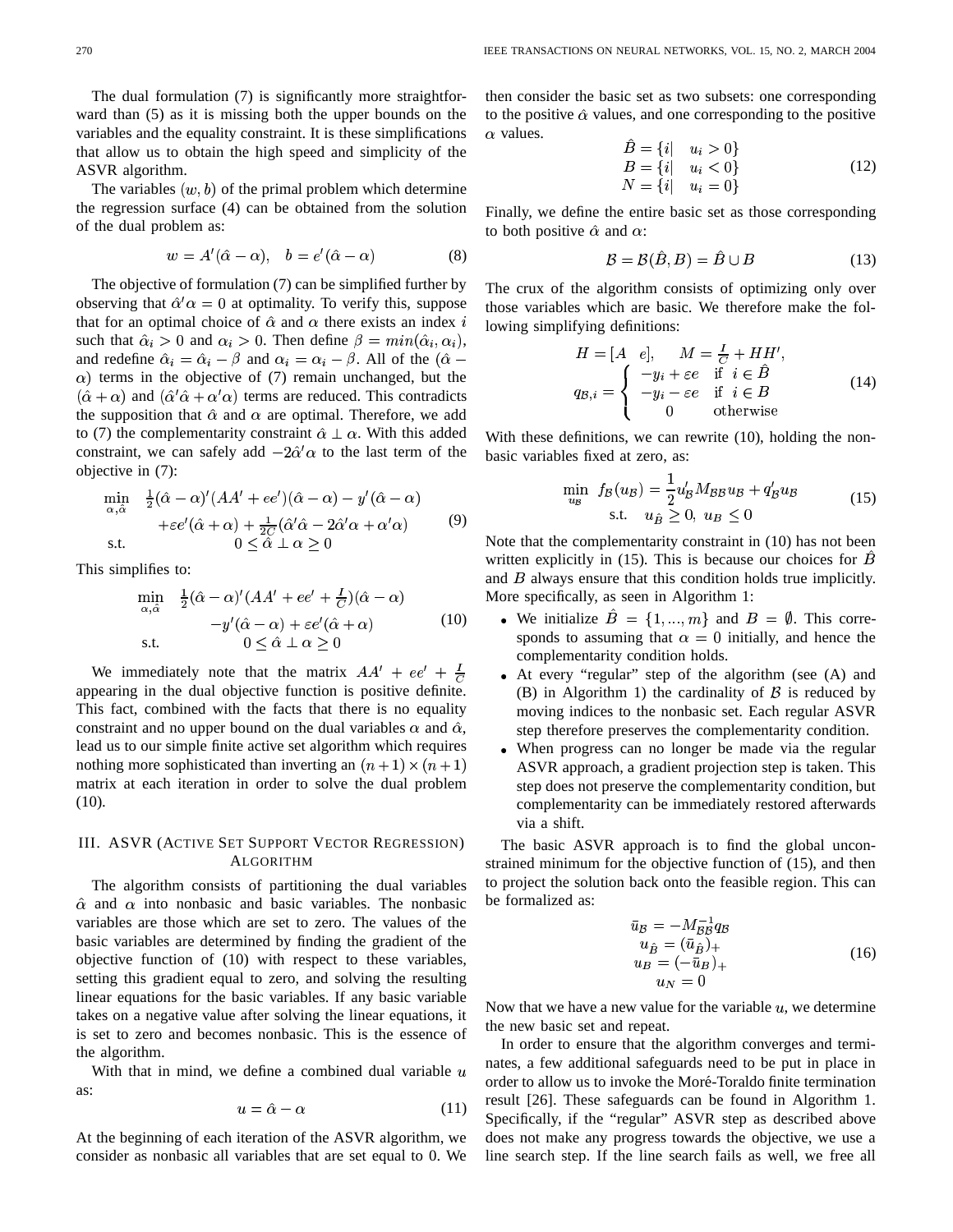nonbasic variables and do a gradient projection step which is guaranteed to improve the objective. In order to do so, we define the following notation:

$$
\tilde{u} = \begin{bmatrix} \hat{\alpha} \\ \alpha \end{bmatrix}, \quad \tilde{q} = \begin{bmatrix} -y + \varepsilon e \\ y + \varepsilon e \end{bmatrix}
$$
\n
$$
Q = \begin{bmatrix} M & -M \\ -M & M \end{bmatrix}
$$
\n(17)

With these definitions the dual problem (10) becomes

$$
\min_{\substack{0 \le \tilde{u} \in R^{2m} \\ \text{s.t.} \quad 0 \le \hat{\alpha} \perp \alpha \ge 0}} f(\tilde{u}) = \frac{1}{2} \tilde{u}' Q \tilde{u} + \tilde{q}' \tilde{u}
$$
\n
$$
(18)
$$

It is on this formulation of the problem that we use a gradient projection step. See Algorithm 1 for details. As noted earlier, this step does not necessarily preserve complementarity. We can restore complementarity, however, with a shift as follows. If there exists an  $i \in \{1, ..., m\}$  such that  $\tilde{u}_i > 0$  and  $\tilde{u}_{i+m} > 0$  (i.e., such that  $\hat{\alpha}_i > 0$  and  $\alpha_i > 0$ ), we define  $\beta = min(\tilde{u}_i, \tilde{u}_{i+m})$  and then redefine

$$
\tilde{u}_i = \tilde{u}_i - \beta, \quad \tilde{u}_{i+m} = \tilde{u}_{i+m} - \beta \tag{19}
$$

As described following (8), this process simultaneously restores the complementarity condition and improves the objective function.

Another key feature of the algorithm is a computational one that makes use of the SMW formula. This feature allows us to invert an  $(n+1) \times (n+1)$  matrix at each step instead of a much bigger matrix of order  $m \times m$ . It should be understood that whenever Algorithm 1 refers to inverting a matrix, it should be done with the SMW formula and hence only an  $(n+1) \times (n+1)$ matrix is inverted. (For simplicity we speak of "inverting" a matrix whereas in fact we are only solving a system of  $n + 1$ linear equations in  $n + 1$  unknowns which take less time to solve.)

*Algorithm 1:* ASVR (Active Set Support Vector Regression)

Initialize  $B = \{1, ..., m\}$ ,  $B = \{\}.$ Initialize  $N = \{m+1, ..., 2m\}.$ Initialize done = false. Initialize  $u_{\hat{B}} = (-M_{BB}^{-1}q_B)_{+}, u_N = 0.$ <br>Initialize  $\tilde{u} = [u_{+}; (-u)_{+}]$ .

While (not done)

Set  $\tilde{u}^{prev} = \tilde{u}$ . Define  $B = \{i \mid u_i > 0\}$ ,  $B = \{i \mid u_i < 0\}$ . Define  $N = \{i \mid u_i = 0\}, \mathcal{B} = B \cup B.$ 

 $\mathcal{U}$  Try heuristic step (A). Set  $\bar{u}_B = -M_{BB}^{-1}q_B$ ,  $u_B = (\bar{u}_B)_+$ . Set  $u_B = (-\bar{u}_B)_+, u_N = 0.$ Set  $\tilde{u} = [u_+; (-u)_+]$ .

If 
$$
f(\tilde{u}) \ge f(\tilde{u}^{prev})
$$
, then

// Try line search step (B). Set  $\tilde{u} = \tilde{u}^{prev}$ .

Set 
$$
u = \tilde{u}_{\{1,\ldots,m\}} - \tilde{u}_{\{m+1,\ldots,2m\}}
$$
.  
\nSet  $u_B = \operatorname{argmin}_{0 \leq \lambda \leq 1} \{ f_B(u_B + \lambda(\bar{u}_B - u_B)) \mid u_B + \lambda(\bar{u}_B - u_B) \geq 0 \text{ and } u_B + \lambda(\bar{u}_B - u_B) \leq 0 \}$ .  
\nSet  $u_N = 0$ .  
\nSet  $\tilde{u} = [u_+; (-u)_+]$ .

If  $f(\tilde{u}) > f(\tilde{u}^{prev})$ , then

// Do gradient projection step, freeing up all  $\mathcal{U}$  variables  $(C)$ . Set  $\tilde{u} = \tilde{u}^{prev}$ . Repeat Set  $\tilde{u} = \arg min_{0 \leq \lambda \leq 1} f(\tilde{u} - \lambda(\tilde{u} - (Q\tilde{u} + \tilde{q}))_{+})$ until  $f(\tilde{u}) < f(\tilde{u}^{pre\overline{v}})$ .

```
// Adjust \tilde{u} to preserve complementarity (D).
For all 1 \leq i \leq m where \tilde{u}_i > 0 and \tilde{u}_{i+m} > 0Set \beta = min(\tilde{u}_i, \tilde{u}_{i+m}).Set \tilde{u}_i = \tilde{u}_i - \beta.
   Set \tilde{u}_{i+m} = \tilde{u}_{i+m} - \beta.
End for
```
End if

End if

// Test for global optimality (E). If  $0 \leq \tilde{u} \perp Q\tilde{u} + \tilde{q} \geq 0$  (within a tolerance) Set done  $=$  true. End if

## End while

The heuristic step (A) in Algorithm 1, while not guaranteed to improve the objective, often works well. Since we use the SMW formula to invert the matrix  $M_{BB}$ , we only handle a system with  $n + 1$  columns where n is the number of features (columns) in the original dataset. The inversion thus takes a fixed amount of time at each iteration. Furthermore, we note that if the heuristic step were not used we would need to invert the matrix anyway for the line search step (B). Therefore, the time spent on inverting the matrix should really be thought of as "shared" between these two steps. The only other work done by the heuristic step (A) is in checking to see if it actually succeeded in improving the objective, which consists of evaluating the objective at the heuristic solution.

The line search step (B) is the traditional active set approach, designed to move one constraint at a time from the basic set to the nonbasic set. It is invoked when the heuristic in step (A) fails to improve the objective. Since step (B) can leverage the matrix inverse computed for step (A), the only additional work necessary is to solve an equation for a single variable. This, like the rest of step (A) apart from the inverse, is considerably faster than computing the inverse itself. However, the line search step (B) only eliminates one index at a time from the basic set. After this index has been removed from the basic set, another iteration and thus another inverse is required.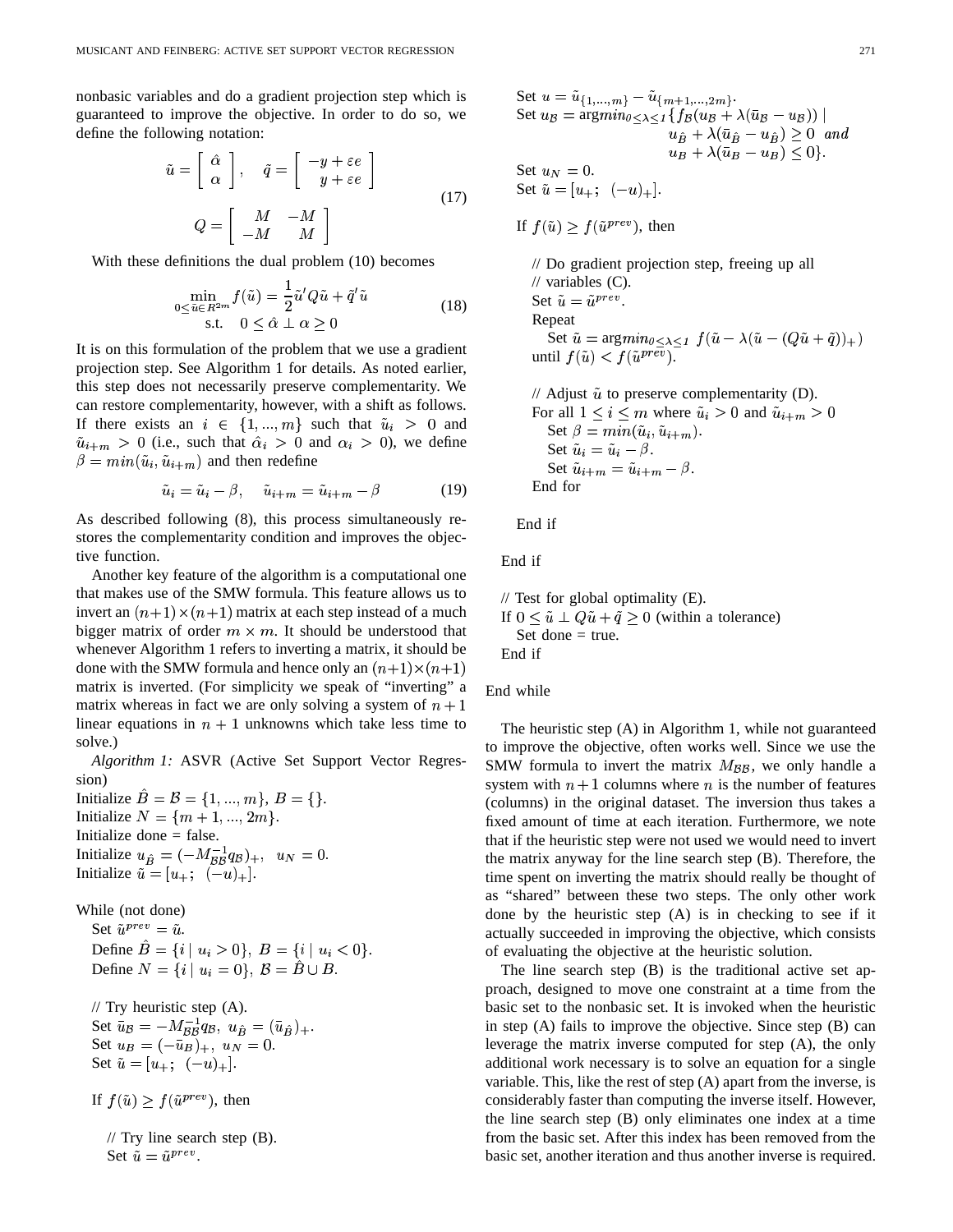When the heuristic step (A) works well, on the other hand, it may remove a considerable number of indices from the basic set in one single heuristic step.

Finally, the gradient projection iteration (C) is guaranteed to converge to the global solution of (18) [27, pp 223-225] and is placed here to ensure that the strict inequality  $f(\tilde{u}) <$  $f(\tilde{u}^{prev})$  eventually holds as required in [26]. Similarly, the gradient projection step ensures that the function value does not increase when it remains on the same face, in compliance with [26, Algorithm BCQP(b)]. In our implementation we first do a variant of (C) where we do not yet free all the variables, in an attempt to make further progress on the face at hand. If no progress can be made, then we invoke step (C) as shown in Algorithm 1. Each individual gradient projection step (C) involves repeatedly solving an equation for a single variable until progress on the objective has been made. Each individual equation solution, therefore, takes approximately the same time as a single line search step (B). However, the number of iterations required in (C) may be many, and is not easily predictable. Step (C) also does not require the matrix inverse that was computed for steps (A) and (B). However, we only invoke this step after the other two have failed, so this particular advantage is not realized. Attempting step (C) before the other two could theoretically negate the need to compute an inverse in rare circumstances, but most of the time the number of iterations that step (C) needs to make is large enough that it makes sense to try the other approaches first.

The test for global optimality (E) is a direct application of the KKT optimality conditions [28] for (10) with the complementarity condition  $0 \leq \hat{\alpha} \perp \alpha \geq 0$  relaxed. Note that this extra complementarity condition is initialized to be true, and is never violated throughout the algorithm except via the gradient projection step (C). If the gradient projection step does cause a violation of this condition, it is immediately corrected in the adjustment step (D).

ASVR is extended to solve regression problems with positive semidefinite nonlinear kernels in the same manner as LSVM. [8]. For  $A \in R^{m \times n}$  and  $B \in R^{n \times \ell}$ , the kernel  $K(A, B)$  maps  $R^{m \times n} \times R^{n \times \ell}$  into  $R^{m \times \ell}$ . A typical kernel is the polynomial kernel  $K(A, B) = (AB)^d_{\bullet}$ , where d is an integer greater than or equal to 1. We therefore substitute a kernel in the definition for  $M$  in (14) to obtain

$$
M = \frac{I}{C} + K(H, H')
$$
\n(20)

Everything else in Algorithm 1 remains identical, apart from actually classifying points once  $\alpha$  and  $\hat{\alpha}$  have been determined. The parameters  $w$  and  $b$  no longer exist. Instead, we use an analogous approach to classification kernels [8] and predict the regression value associated with a particular point  $x$  to be  $\overline{a}$ 

$$
\hat{y} = K([x \quad 1], H')(\hat{\alpha} - \alpha) \tag{21}
$$

The price paid for this extension is that large datasets can be handled with the efficiency of the linear case only if the inner product terms of the kernel [29, Equation (3)] are explicitly known, which in general they are not. Reduced kernel techniques [30], [31] can be beneficial here. Regardless, ASVR may be a useful tool for regression with nonlinear kernels because of its simplicity. ASVR does not require any specialized quadratic or linear programming code, but merely a linear equation solver which is publicly available.

### IV. NUMERICAL IMPLEMENTATION AND COMPARISONS

We implemented ASVR in C++. The GNU g++-2.91.66 compiler under Red Hat Linux 6.2 [32] was used for all experiments, on a machine containing four 700 MHz Pentium III Xeon processors and a maximum of 2 gigabytes of memory available per process. We ensured that all experiments were isolated, i.e. no other users were using the machine at the same time. Our software does not make any use of parallel processing capabilities. We wrote all the code ourselves except for the linear equation solver, for which we used CLAPACK [33], [34].

Our stopping condition for ASVR comes directly from the test for global optimality (E) in Algorithm 1. Since this optimality condition really consists of three simultaneous checks  $(\tilde{u} \geq 0, \tilde{u} \perp Q\tilde{u} + \tilde{q}, Q\tilde{u} + \tilde{q} \geq 0)$ , we need a convenient metric of how much this condition is violated for a particular choice of  $\tilde{u}$ . We therefore use the error bound residual  $\|\tilde{u} - (\tilde{u} - Q\tilde{u} - \tilde{q})_+\|$ . This residual is explained in more detail by Mangasarian and Ren [35], but can intuitively be seen to be zero when global optimality condition (E) is satisfied. We choose to terminate our algorithm when this error bound residual goes below  $0.1$ . We also used a tolerance of <sup>4</sup> to determine at each iteration which points remained in the basic set. Any point with a dual variable less than this tolerance was moved to the nonbasic set.

The first set of experiments is designed to show that our reformulation of the SVR problem (6) and its associated algorithm ASVR yield similar performance to standard SVR techniques (3). For four publicly available datasets, we performed ten-fold cross-validation in order to compare test set errors between our formulation as implemented via ASVR, and the standard formulation as implemented via SVMTorch [6]. We initially tried comparing to mySVM [15] as well, but we quickly discovered that mySVM ran considerably more slowly than SVMTorch and so we abandoned the mySVM experiments apart from the smallest dataset. In all cases we normalized the data, as this generally seems to help the algorithms converge more quickly. We chose to use the default termination error criteria in SVMTorch of  $1 \times 10^{-2}$  and mySVM of  $1 \times 10^{-4}$ , since these were less stringent criteria for large datasets than the one we used for ASVR. This is because the criterion we used for ASVR is an aggregate over the errors for all points, whereas the SVMTorch and mySVM criteria reflect a minimum error threshold for each point. In all experiments, we measured generalization capability of the algorithm by measuring relative error. For an actual vector of values  $y$  and a predicted vector  $\hat{y}$ , the relative error as a percentage was determined as:

$$
\frac{\|\hat{y} - y\|_2}{\|y\|_2} \times 100
$$
 (22)

The training and test set errors that we report are averages over ten-fold cross-validation of this relative error. Likewise,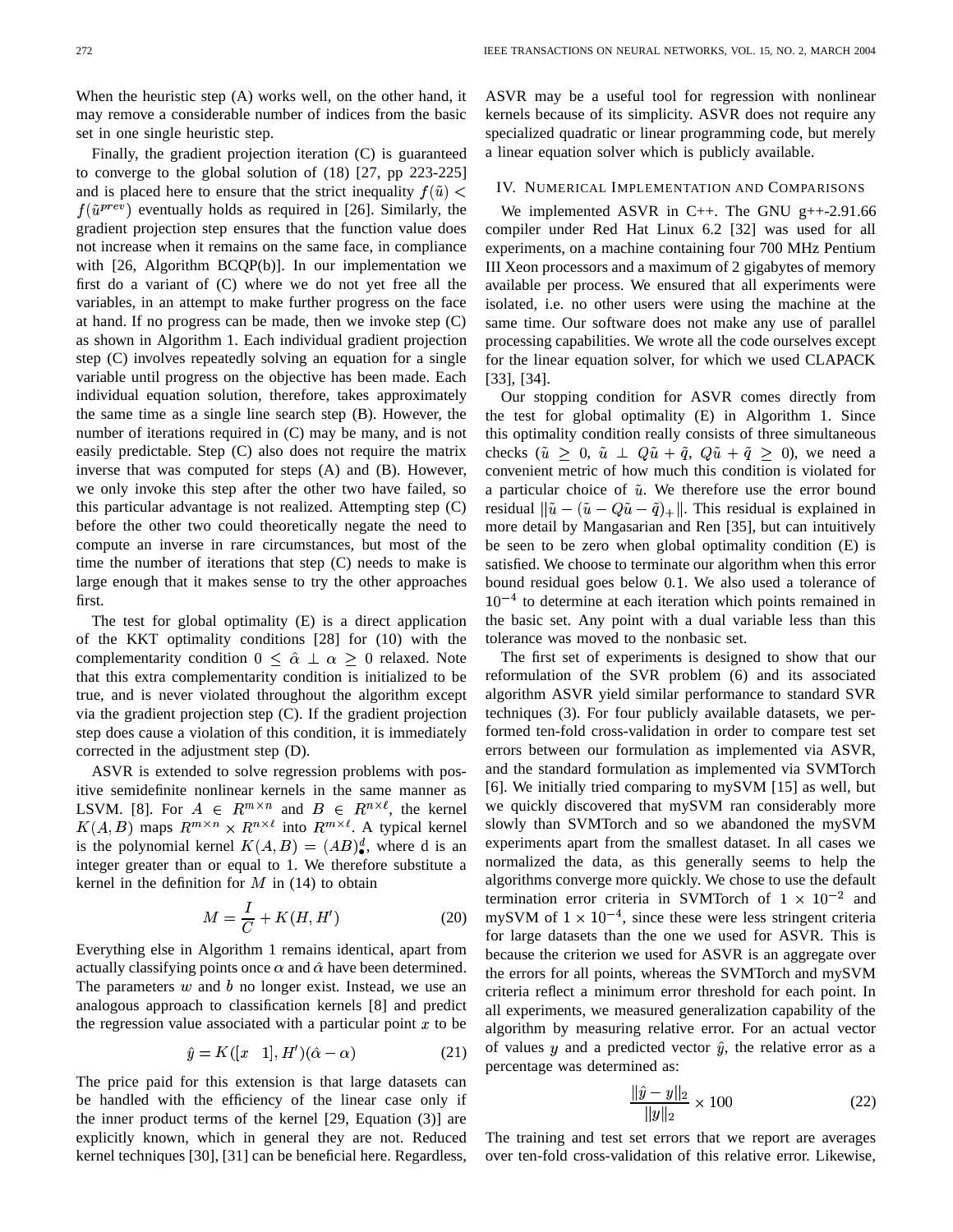the CPU time and iteration counts that we present are ten-fold averages as well.

We also used ten-fold cross-validation with a hold-out tuning set in order to find optimal parameter settings for  $C$ and  $\varepsilon$ . For each of the ten folds for a given dataset, 10% of the data was removed as a test set and not used again until after optimal choices for C and  $\varepsilon$  were determined. From the other 90%, we removed 10% of that for use as a hold-out tuning set. We then tried a variety of choices for C and  $\varepsilon$ , training on our ten training sets and averaging our error rates on the ten tuning sets. We chose C and  $\varepsilon$  to Ac maximize average performance on the tuning sets. C and  $\varepsilon$ were then fixed, and used to present the training and test results shown. It should be noted that we conducted this process independently for each algorithm. Since ASVR is based on a different formulation than the other methods, the optimal choices of C and  $\varepsilon$  are in general different than the optimal choices for the other algorithms. Likewise, since mySVM and SVMTorch both obtain approximate solutions using different algorithms, and since a range of C and  $\varepsilon$  values tend to give approximately the same "best" results, the experimental optimal values of these parameters are often different between mySVM and SVMTorch.

For each algorithm and for each dataset we optimized  $C$ and  $\epsilon$  by starting with an exponential grid search, exhaustively trying all combinations of C from  $\{10^{-6}, 10^{-5}, 10^{-4}, \dots\}$ - - -, – – , , , , , – – , , /54G4G4b/ 6 <sup>9</sup> and  $\varepsilon$  from  $\{0.1, 1, 10\}$ . Once optimal choices for C and  $\varepsilon$ were found by measuring average performance on hold-out tuning sets, we used the optimal combination of C and  $\varepsilon$ as a starting seed for the MATLAB [23] optimization tool *fminsearch*. This MATLAB function attempts to minimize a nonlinear multidimensional function by using a Nelder-Mead simplex method [36]. This only guarantees that we find a local minimum error, but finding a global minimum for C and  $\varepsilon$  is to h intractable given the complexity of the formulations. We note that the same optimization methodology was consistently used for all algorithms.

Four datasets were used for the first round of experiments. The first dataset, Boston Housing, is a fairly standard dataset used for testing regression problems. It contains 506 data points with 12 numeric attributes, and one binary categorical attribute. The goal is to determine median home values, based on various census attributes. This dataset is available at the UCI repository [37]. The second dataset, Comp-Activ, was obtained from the Delve website [38]. This dataset contains 8192 data points and 25 numeric attributes. We implemented the "cpu prototask", which involves using 21 of these attributes to predict what fraction of a CPU's processing time is devoted to a specific mode ("user mode"). The third dataset, Census 30k, is a version of the US Census Bureau "Adult" dataset, which is publicly available from Silicon Graphics' website [39]. This "Adult" dataset contains nearly 300,000 data points with 11 numeric attributes, and is used for predicting income levels based on census attributes. We used a subset of 30,000 points to run these experiments. The fourth dataset, Census-House, was also obtained from the Delve website [38]. This dataset, also derived from US Census Bureau data, is used for predicting median home prices based on other demographic information. We used Census-House to evaluate ASVR on a dataset with considerably more features than the others. The original version of this dataset contained 137 features, although some of these features had constant values. We removed these features, leaving 121 of them remaining. We used a random subset of 5000 points so that we could run our experiments in a reasonable period of time.

and  $\varepsilon$  runs noticeably slower. We point out that with non-optimal The results from these experiments are shown in Table I. For the Housing dataset, ASVR generalizes similarly to SVMTorch and runs in comparable time. For the Comp-Activ dataset, ASVR generalizes better than SVMTorch but parameter settings ASVR achieves generalization performance comparable with SVMTorch with running time faster than SVMTorch. Both sets of parameters for the Comp-Activ dataset are shown in Table I. On the Census 30k dataset, ASVR generalizes better than SVMTorch in faster time. Finally, on the Census-House dataset, we do see that ASVR runs considerably more slowly than SVMTorch. This is due to the relatively high dimensionality of this dataset.

and  $\varepsilon$  regression function. ASVR achieved a close approximation to and  $\varepsilon$  SVMTorch, however, did not terminate on this simple dataset Our second experiment shows that ASVR has the potential to perform well on massive datasets. We created an "easy-tofit" synthetic dataset of 2 million points in ten dimensions by starting off with an exact linear fit, then adding Gaussian noise to the observations. The optimal error rate on this dataset was known, since we generated the dataset ourselves from a known this error rate in about 60 seconds with a single iteration. for a variety of parameter settings, even after running for several hours. For a simple but large dataset such as this one, the heuristics that ASVR uses are particularly well suited. The decomposition approach that SVMTorch uses, however, seems to have considerable difficulty.

> We next examine how the running time for ASVR depends on the dimensionality of the dataset. Since we make use of the Sherman-Morrison-Woodbury identity repeatedly throughout the algorithm (step A, Algorithm 1), we expect that performance will slow significantly as dimensionality grows. We tested this in a straightforward manner by creating a series of synthetic datasets in the same manner described above, each with 1000 rows and varied numbers of features. As with the earlier experiments, we optimized C and  $\varepsilon$  via performance on a tuning set. The results for these experiments on our synthetic data are shown in Table II. As expected, and as confirmed further by the results seen in Table I, ASVR performs at its best on datasets with lower dimensionality. Likewise, ASVR performs quite well on datasets with large numbers of points. We additionally point out that use of the SMW identity is not required for our algorithm. If a dataset contains more columns than rows, it would make sense to avoid the SMW identity and invert the matrix directly.

> Finally, we implemented a rough prototype in MATLAB [23] of ASVR with kernels using the techniques described at the end of Section III. Table III shows accuracy and running time for the Boston Housing dataset for both a linear and a quadratic kernel. C and  $\varepsilon$  were again optimized through the use of a hold-out tuning set. We have re-run the linear results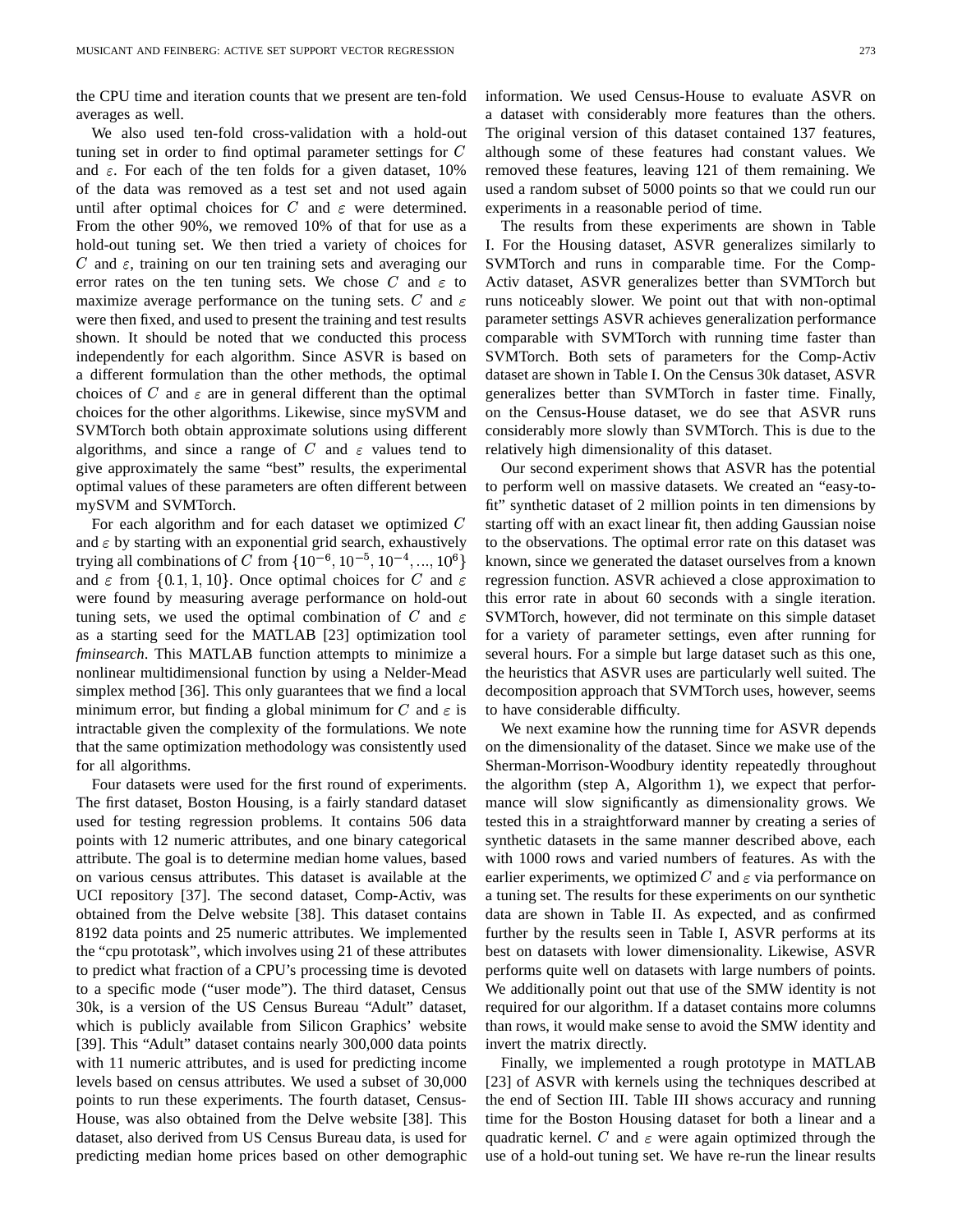| Dataset            | Algorithm       | $\mathcal{C}$ | ε     | Train  | Test   | CPU Time | Iters     |
|--------------------|-----------------|---------------|-------|--------|--------|----------|-----------|
|                    |                 |               |       | Error  | Error  | (secs)   |           |
| Housing            | <b>SVMTorch</b> | 1             | 0.01  | 20.48% | 19.80% | 0.19     | 3840.7    |
| $(506 \times 12)$  | <b>ASVR</b>     | 0.25          | 0.015 | 19.28% | 19.44% | 0.50     | 96.5      |
|                    | mySVM           | 1.6           | 0.014 | 20.45% | 19.77% | 2.22     |           |
| Comp-Activ         | <b>SVMTorch</b> | 0.099         | 10    | 12.07% | 11.97% | 3.55     | 2905.9    |
| $(8192 \times 21)$ | <b>ASVR</b>     | 0.004         | 0.1   | 11.76% | 11.86% | 2.41     | 18.9      |
|                    | <b>ASVR</b>     | 1             | 0.1   | 11.15% | 11.27% | 31.9     | 329.5     |
| Census 30k         | <b>SVMTorch</b> | 1000          | 0.1   | 27.77% | 27.36% | 5021.0   | 1271250.0 |
| $(30k \times 10)$  | <b>ASVR</b>     | 0.017         | 0.19  | 25.16% | 24.99% | 4345.9   | 7748.3    |
| Census-House       | <b>SVMTorch</b> | 1000          | 0.1   | 8.96%  | 9.12%  | 792.3    | 4422460.7 |
| (5k x 121)         | <b>ASVR</b>     | 0.1           | 0.1   | 8.03%  | 9.03%  | 3308.5   | 3095.4    |

TABLE I ASVR COMPARED WITH CONVENTIONAL SVMTORCH ON PUBLICLY AVAILABLE DATASETS.

ASVR error rates are comparable to SVMTorch in these examples. mySVM performance is shown for the first experiment as well (though mySVM did not output an iteration count). Iterations have significantly different meanings in each algorithm, and are provided here for reference only. Train error, test error, CPU time, and iteration counts are averages over ten-fold cross-validation. For the Comp-Activ dataset, we show ASVR twice, with different parameter settings. The first row shows comparable error rates to SVMTorch, with faster running time. The second row shows improved error rates, at the expense of running time. ASVR is thus seen in these examples to be comparable to or better than SVMTorch in running time and accuracy, with the exception of the Census-House high dimensional dataset shown at the bottom.

TABLE II PERFORMANCE OF ASVR ON SYNTHETIC DATASETS WITH 1000 ROWS, WITH INCREASING DIMENSIONALITY.

| number of | C    | $\varepsilon$ | Train  | <b>Test</b> | CPU Time | <b>Iters</b> |
|-----------|------|---------------|--------|-------------|----------|--------------|
| features  |      |               | Error  | Error       | (secs)   |              |
| 10        | 0.19 | $\theta$      | 23.06% | 23.70%      | 0.83     | 77.3         |
| 50        | 0.10 | 0.10          | 23.02% | 24.68%      | 2.58     | 96.2         |
| 100       | 0.11 | 0.10          | 8.48%  | 9.75%       | 25.3     | 231.1        |
| 200       | 0.10 | 0.11          | 9.00%  | 11.63%      | 117.8    | 220.2        |
| 500       | 0.10 | 0.10          | 11.63% | 27.90%      | 531.3    | 67.5         |

The use of the Sherman-Morrison-Woodbury identity in computing inverses is evident in the running time as the dimensionality increases. These results, and the ones in the previous table, suggest that ASVR is a superior algorithm on datasets with smaller dimensionality.

here using our MATLAB prototype code so that timing can be properly compared. We note that this prototype code does not use the SMW identity for computing inverses, is not optimized, and does not implement all heuristics in precisely the same detail as the earlier C++ code. Despite these caveats, these results suggest that ASVR can be successfully used with a nonlinear kernel.

# V. CONCLUSION

We have demonstrated that an active set algorithm can be used effectively for the support vector regression problem. ASVR is fast, finite, simple, and capable of performing support vector regression on datasets with millions of points. ASVR requires nothing more complex than a commonly available linear equation solver for solving small systems with few variables even for massive datasets. Future work includes implementing kernel reduction techniques [30], [31] to allow ASVR to be used efficiently with nonlinear kernels.

ASVR can be downloaded from http://www.mathcs. carleton.edu/faculty/dmusican/asvr, and is free for research and academic purposes.

#### **REFERENCES**

- [1] V. Cherkassky and F. Mulier, *Learning from Data - Concepts, Theory and Methods*. New York: John Wiley & Sons, 1998.
- [2] V. N. Vapnik, *The Nature of Statistical Learning Theory*. New York: Springer, 1995.
- [3] K. J. Rothman and S. Greenland, *Modern Epidemiology*. Lippincott Williams and Wilkins Publishers, 1998.
- [4] A. Demiriz, K. Bennett, C. Breneman, and M. Embrechts, "Support vector machine regression in chemometrics," *Computing Science and Statistics*, 2001.
- [5] Y. B. Dibike, S. Velickov, and D. Solomatine, "Support vector machines: Review and applications in civil engineering," in *AI Methods in Civil Engineering Applications*, O. Schleider and A. Zijderveld, Eds., Cottbus, 2000, pp. 45–58.